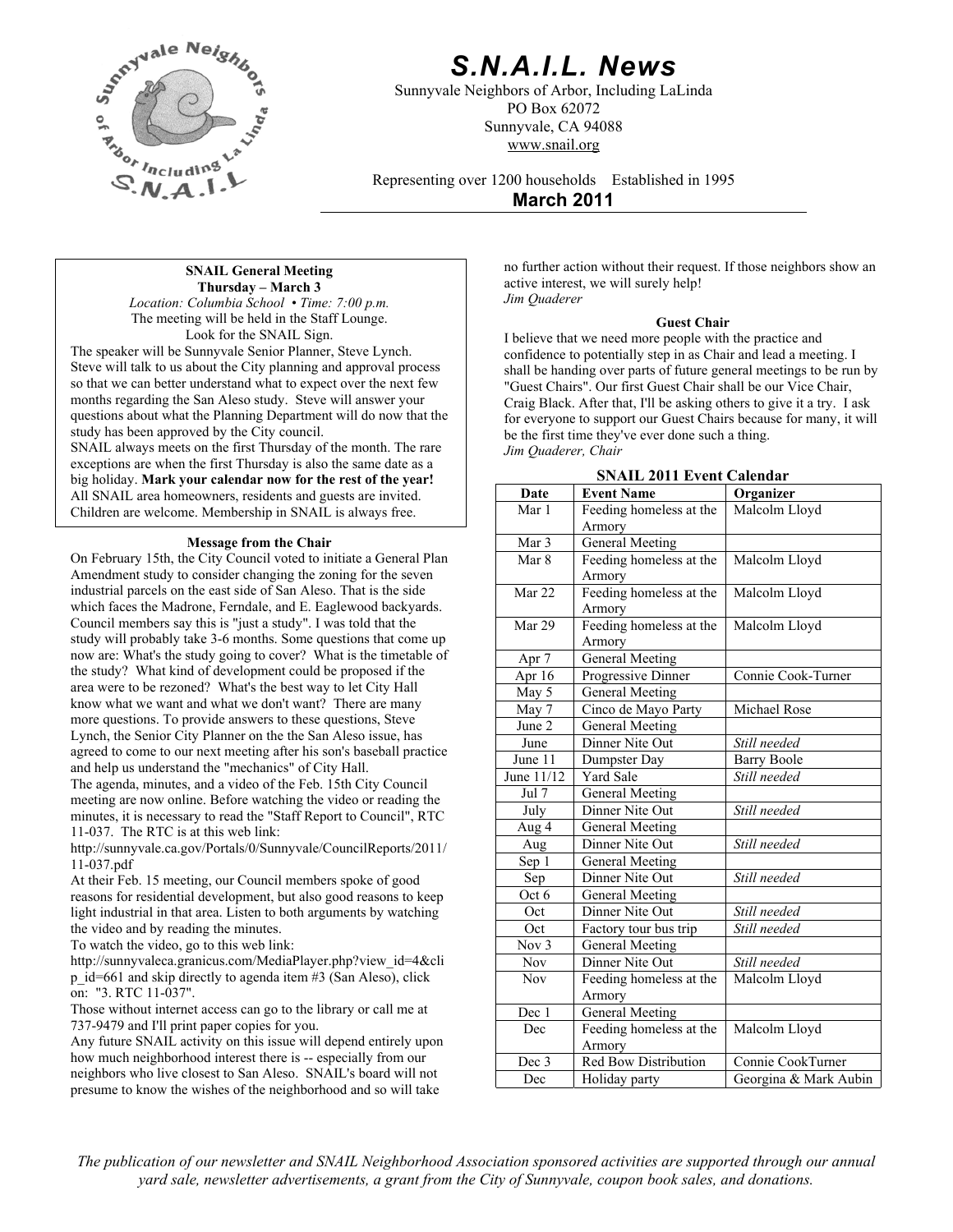#### **Typewriter For FREE**

Hello. I'm a neighbor over on Manzanita, recently I cleaned out my home office and have a typewriter that I am willing to give away. FREE: IBM Wheelwriter 6 (some memory capability). Had been used in a home office setting and is still in very good condition. Comes with original manual, various printwheels, ribbons and lift-off tapes. Call 734-8780. Please let me know if you have any questions. Thank you very much. *Judy Voss • 622 Manzanita Avenue* 

#### **YARD SALE -- JUNE 11-12**

Remember that SNAIL will again host a giant neighborhood yard sale this year. Please hold on to your donations just a few months longer -- till June!

#### **THANK YOU**

Special thanks to all of our advertisers for renewing their ads for 2011. Keeps customers coming! *Bonnie Lloyd, Treasurer*

#### **St. Patrick's Day Event**

There have been no calls or e-mails regarding the proposed event. The event has been canceled. Your friend and neighbor. *Michael Rose • 408-736-4811 • gastropod557 @ att.net*

#### **Yahoo Groups**

Documents related to SNAIL meetings will be posted on our Yahoo SNAILorg newsgroup. SNAILs wishing to gain access should send an email to SNAIL groups  $(a)$  snail . org.

#### **2011 New Years at the Shanghai**

Due to Connie's personal touches and Snails that just know where to find good friends and food the crowd was so great at the Shanghai restaurant two people walked in turned around and walked out as they didn't see any seats. Manny Alvarado was there looking wonderful. Jeannie took her nurse and Manny got a big kiss from her as she had been both Manny's and Neilo's nurse in the past. As always the food was incredible, a secret bunny provided wine for all who wished. 42 diners and not one complaint. *Jeannie Biddle* 



#### **Neighbor Helping Neighbor**

We are looking for volunteers to make a home-cooked meal and deliver it in the neighborhood once a month. If you would like to be a part of this team, please call 739-8490.

#### **Tax Aid**

Let qualified professionals assist you in filing your return. Learn about the Earned Income Tax Credit as well as other tax credits that may be available to you. The program is open to all families with total gross incomes less than \$49,000. Information on what to bring is available at www.tax-aid.org or at the Columbia Neighborhood Center. Columbia Middle School, Staff Room Saturdays, March 19 & 26 • 10 a.m.-2 p.m. *Georgina Aubin* 

#### **Special presentations**

"How Money Works -- Secrets to Financial Success and Independence" will be held each day of Tax Aid at CNC (March

19 and March 26). Topics include: the importance of having a financial plan; techniques for cutting expenses and saving money; how to decrease credit card and other debt; how to maximize your tax returns. Sessions will be held at intervals throughout the day, in both English and Spanish at Columbia Middle School-739 Morse Ave, Sunnyvale (10:30am to 1:00pm) *Josie Paolozzi*

#### **Book Fair at Bishop**

Hi, my name is Jennifer and I'm on the PTO board at Bishop School. We are having our annual Book Faire at Bishop School from March 2 through March 9 in the library at Bishop School. The faire will be open daily before, during and after school and in the evening on Friday, March 4. Watch for signs posted around Bishop School for more details. We appreciate your support. *Jennifer Aufang • cell 408-306-6295* 

**20th Annual Evenings of Cultural Arts Season March 26 - Naser Musa Ensemble** - Music from Arab world countries including Egypt, Iraq, Persia and Jordan. **April 16 - Vagabond Opera** - Neo-cabaret sensation will perform Paris hot jazz, Klezmer, Balkan and classic opera in theatrical style. Tickets are on sale through the Sunnyvale Box Office at the Sunnyvale Theatre (408)733-6611.

**Pet of the Month** 



*Star Tall Chief of Beechnut, she loves her backyard. Our very own fuzz ball, she is friendly but very shy.* 

We will publish, "Pet of the month" photos of pets living in the neighborhood, space permitting. Email your pet's portrait with you name, the name of your pet, your street name, and anything you would like to say about your pet to the editor at: SNAILeditor @ snail.org.

#### **Special Flyers Hand-Delivered to San Aleso Neighbors**

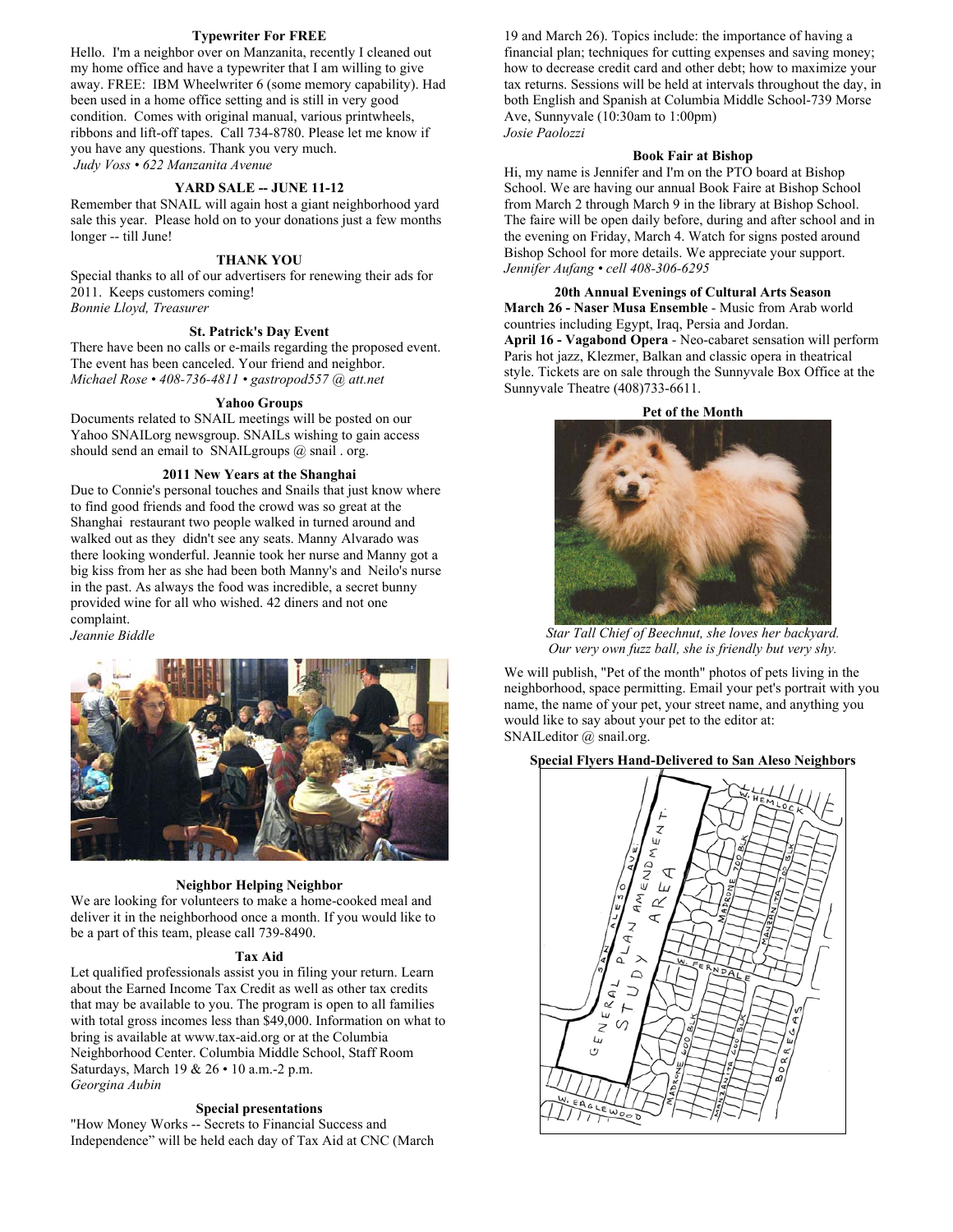Last month SNAIL learned that the proposal to re-zone San Aleso Ave. from Industrial/Service to that of "Low to Medium Density Housing" was again scheduled to be heard by the City Council. This is the same matter that was before the City Council in 2007, yet was withdrawn during the financial crisis.

The same owner, Dollinger Properties, and a new developer, Classic Communities, have joined together to petition the City once again to re-zone and build homes on 740, 750, and 760 San Aleso Ave. In 2007 the proposal included the re-zoning of adjacent properties, but only developing the three addresses (noted) at that particular time. Which, again, leaves open the possibility/probability of developing the remaining properties on the east side of San Aleso in the future.

The late notice of the Council agenda meant we couldn't wait for the regular monthly newsletter. SNAIL volunteers did a special distribution of flyers to the homes along Madone Ave, and adjacent streets that back up to San Aleso Ave., that would be most impacted/affected by development of that area.

Our Chair, Jim Quaderer, and other SNAILs, went to the Council meeting on February 15th. Jim's article appears in this newsletter. *Michael Rose* 

#### **Serious Water Conservation At Home One Family's Solution: Saving water from our roof**

California will continue to have dry years, wet years and multi-year droughts. Homeowners rely on massive state or federal systems for most of our water. But it would help everyone if residents relied more on local systems. Really local, as on your own property. Local water storage has advantages similar to putting solar panels on your roof; reduced dependency on distant sources.

A typical Santa Clara valley resident uses 100 gallons per day. The average household, with 2.3 people, uses 6,900 gallons per month, half of it outdoors. Summertime outdoor use can be five to ten times higher, so thousands of gallons need to be captured and stored to make a serious dent in residential outdoor water use. This is a serious challenge. To put a major dent in outside water use, the most important change is to get rid of the lawn and other high water usage landscaping. The 2<sup>nd</sup> is to use drip irrigation instead of sprinklers. In addition

to these improvements, you can to build your own on-site water storage system.

All homeowners have the beginning of a home water storage system because we all have roofs. A little rain landing on the roof equals many gallons: when one inch of rain falls on a 2,400 square foot roof, about 1,500 gallons runs off. The challenge is how to store it.

Some residents install rain barrels, which are an easy way to use rain runoff. Most rain barrels hold 50 gallons and cost between \$50 and \$350. However, 50 gallons is only enough to water a small garden once or twice. Even 10 rain barrels would make only a small dent (less than one percent) in residential outdoor water usage and they would take up a lot of room.

#### **Cisterns are great for storing lots of water**

In 2009, I installed two 1,700 gallon underground cisterns under my 4,400 square foot lot in SNAIL Each cistern is 5 feet tall x 5 feet wide x 13 feet long. It is much cheaper to store water in a tank above ground, as is often done in rural areas, In a residential area like SNAIL, underground cisterns make the most sense. I hired professionals to dig the holes and lower the cisterns into place. You need to call the USA (underground service alert) **800-227-2600** at least 2 days before digging to mark where your sewer, water and gas lines run underground so you will know where it is safe to dig.



*John stands in the hole where rain water will be stored in a cistern under the front yard.* 

Pipes connect all the downspouts and the patio to fill the cisterns. A pump in each cistern connects to the drip irrigation system, which delivers the water where and when it is needed. It is important to include a way to divert excess rainwater when the cisterns are full. My front yard has a reasonable slope; the cistern there overflow through an outlet pipe to the yard. The backyard cistern has a sump pump to pump overflow water to the street.

In Sunnyvale, no city permits are required to install or have a cistern, and this is probably true for most cities in the Bay Area. Local plumbing ordinances on how to connect the irrigation system up to the city water apply when also connecting to city water.

The 3,400 gallon system filled up quickly with all the rain we had in 2010. The expectation is that this system will reduce outdoor water use by 7,500 to 22,500 gallons per year. That's a lot of water that will not come from California reservoirs via the delta or be pumped from underground aquifers. It's our family's most important contribution to reducing demand and the stress on California's water systems. It is great feeling to know you are watering your garden and flowers with rain captured and saved on your own roof.



*A backhoe lowers one of two 1,700 gallon cisterns into the ground.* 

#### **To Learn More**

For more information on installing your own cistern system, please contact me, John Cordes, at johncordes @ yahoo.com *by John Cordes*

#### *SNAIL BOARD and CITY of SUNNYVALE SUPPORT STAFF*

| <u>SIVAILE DOARD UNU CH I OFSCHWEFTEE SCH I ORT SHAFT</u> |                               |                                    |          |  |  |
|-----------------------------------------------------------|-------------------------------|------------------------------------|----------|--|--|
| Chair                                                     | Jim Quaderer                  | 302 Beechnut Ave.                  | 737-9479 |  |  |
| <b>Vice Chair</b>                                         | Craig Black                   | 798 Carolina Ave.                  | 542-9555 |  |  |
| <b>Secretary</b>                                          | June Valenti                  | 610 N. Bayview                     | 245-0827 |  |  |
| <b>Treasurer</b>                                          | Bonnie Lloyd                  | 802 Borregas Ave.                  | 747-1949 |  |  |
| <b>Newsletter Editor</b>                                  | Gianfranco Paolozzi           | 351 Cypress Ave.                   | 733-2446 |  |  |
| <b>Newsletter Distribution Coordinator</b>                | Connie Cook-Turner            | 810 Carolina Ave.                  | 739-8490 |  |  |
| Email                                                     | SNAILChair $\omega$ snail.org |                                    |          |  |  |
| <b>Neighborhood Preservation</b>                          | <b>Steve Frias</b>            | SFrias $\omega$ ci.sunnyvale.ca.us | 730-7613 |  |  |
| <b>Neighborhood Resource Officer</b>                      | Jim Davis                     | JDavis $\omega$ ci.sunnyvale.ca.us | 730-7145 |  |  |